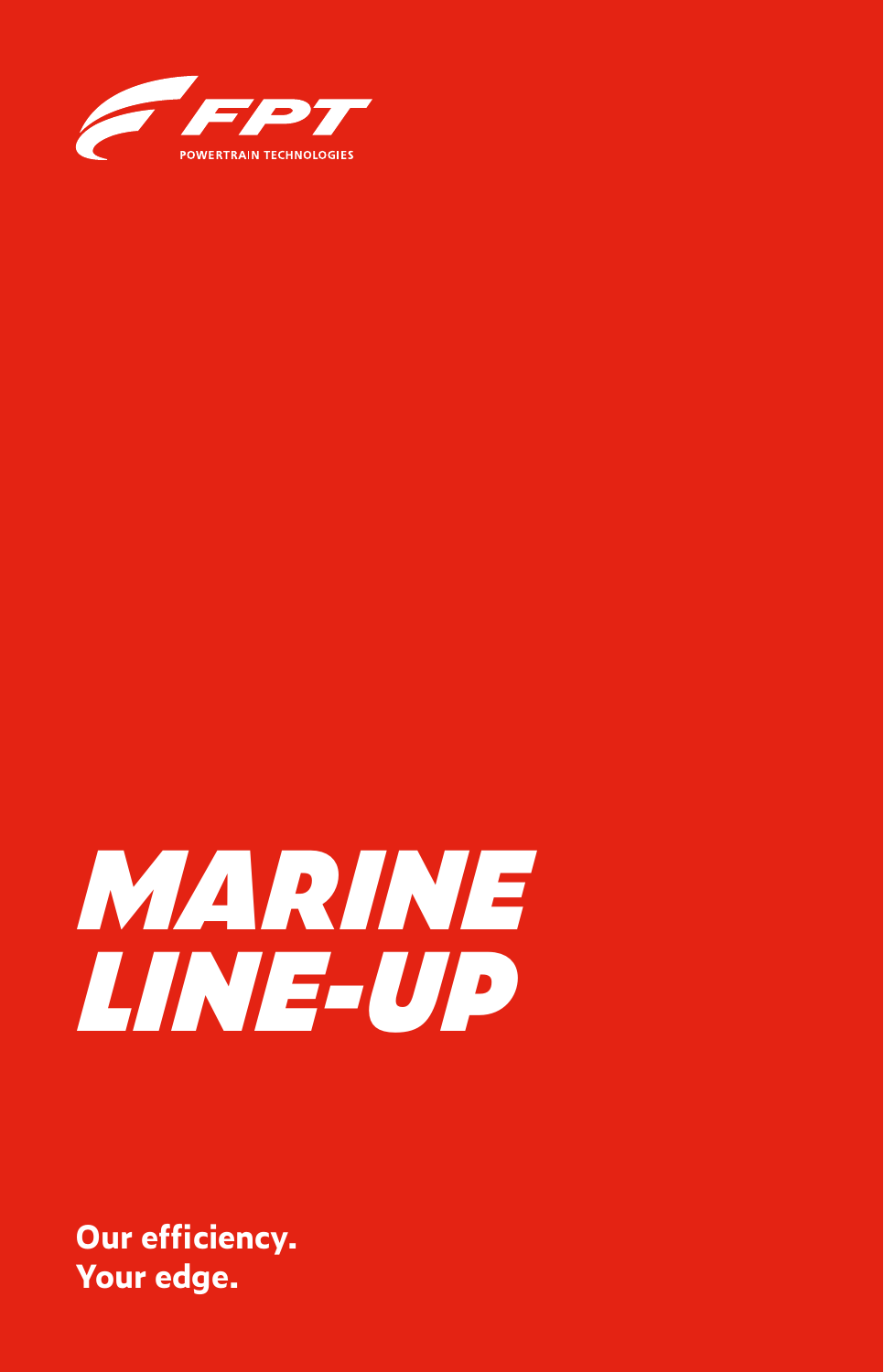$\overline{a}$ 

## **Engines Specifications**

|                   |                   | (L**xWxH)                  |                         |                                                     |                        |  |
|-------------------|-------------------|----------------------------|-------------------------|-----------------------------------------------------|------------------------|--|
| Application       | Mode <sub>1</sub> | Dimensions*<br>Millimeters | Dry Weight<br>Kilograms | Arrangement<br>Aspiration<br>Cylinders<br>Injection | Displacement<br>Liters |  |
| $\circ\bullet$    | S30 230 E         | 780 x 775 x 753            | 330                     | 4L / CR / TCA                                       | 3                      |  |
|                   | N40 170***        | 850 x 780 x 785            | 490                     | 4L / CR / TCA                                       | 3,9                    |  |
| $\circ$ $\bullet$ | N40 250 E         | 850 x 780 x 785            | 490                     | 4L / CR / TCA                                       | 3,9                    |  |
| $\circ$ $\bullet$ | N45 100           | 811 x 700 x 836            | 450                     | 4L / MEC / NA                                       | 4,5                    |  |
| $\circ\bullet$    | N60 400 E         | 1072 x 739 x 778           | 595                     | 6L / CR / TCA                                       | 5,9                    |  |
| $\circ\bullet$    | N67 150           | 1052 x 705 x 910           | 530                     | 6L / MEC / NA                                       | 6,7                    |  |
| ٠                 | N67 170***        | 1089 x 780 x 788           | 600                     | 6L / CR / TCA                                       | 6,7                    |  |
| $\circ\bullet$    | N67 220           | 1072 x 749 x 800           | 605                     | 6L / MEC / TC                                       | 6,7                    |  |
| $\circ$ $\bullet$ | N67 280           | 1072 x 749 x 800           | 605                     | 6L / MEC / TCA                                      | 6,7                    |  |
| $\circ$ $\bullet$ | N67 450 N         | 1089 x 780 x 788           | 600                     | 6L / CR / TCA                                       | 6,7                    |  |
| $^{\circ}$        | N67 550           | 1089 x 850 x 825           | 721                     | 6L / CR / TCA                                       | 6,7                    |  |
| $\circ$ $\bullet$ | N67 570 EVO       | 1089 x 847 x 825           | 721                     | 6L / CR / TCA                                       | 6,7                    |  |
|                   | C90 170***        | 1288 x 863 x 962           | 950                     | 6L / CR / TCA                                       | 8,7                    |  |
| $\bullet$         | C90 3801          | 1288 x 863 x 962           | 950                     | 6L / CR / TCA                                       | 8,7                    |  |
| $\circ\bullet$    | C90 620 E         | 1288 x 868 x 962           | 940                     | 6L / CR / TCA                                       | 8,7                    |  |
| $\circ$           | C90 650 E         | 1288 x 868 x 962           | 940                     | 6L / CR / TCA                                       | 8,7                    |  |
| $\circ$           | C90 650 EVO       | 1226 x 899 x 1009          | 1014                    | 6L / CR / TCA                                       | 8,7                    |  |
| $\bullet$         | C13 500           | 1465 x 1000 x 1058         | 1345                    | 6L / EUI / TCA                                      | 12,9                   |  |
| $\circ\bullet$    | C13 825 E         | 1465 x 1000 x 1058         | 1395                    | 6L / EUI / TCA                                      | 12,9                   |  |
|                   | C16 600           | 1465 x 1000 x 1160         | 1570                    | 6L / CR / TCA                                       | 15,9                   |  |
| $\circ\bullet$    | C16 1000          | 1465 x 1136 x 1160         | 1640                    | 6L / CR / TCA                                       | 15,9                   |  |

**Legend**

## **Application**

Pleasure Professional  $\bullet$ 

**Cylinders Arrangement** L In line vertical

**Air Intake**

- NA Naturally Aspirated<br>TC Turbocharged
- TC Turbocharged<br>TCA Turbocharged
- Turbocharged
- After Cooled

| (1) | Keel-cooled versions are also available. |
|-----|------------------------------------------|
|     |                                          |
|     |                                          |

419 (570) @ 3000

- **A1** High performance crafts. Full throttle operation restricted within 10% of total use period Cruising speed at engine rpm <90% of rated speed setting. Maximum useage 300 hours per year.
- **A2/B1** Pleasure/commercial vessels. Full throttle operation restricted within 10% of total use period Cruising speed at engine rpm <90% of rated speed setting. Maximum useage 1000 hours per year.
- **B** Light duty. Full throttle operation restricted within 10% of total use period. Cruising speed at engine rpm <90% of rated speed setting. Maximum useage 1500 hours per year.

125 (170) @ 28001 110 (150) @ 28001 74 (100) @ 28001 63 (85) @ 28001

74 (100) @ 2800 –

–

– – – – 125 (170) @ 2000 – – – 301 (410) @ 2000 279 (380) @ 20001

382 (520) @ 2000 367 (500) @ 2000<sup>1</sup>

441 (600) @ 18001 404 (550) @ 18001 368 (500) @ 18001

- **C** Medium duty. Full throttle operation <25% of use period. Cruising speed at engine rpm <90% of rated speed setting. Maximum useage 3000 hours per year.
- **D** Heavy duty. Maximum rating utilisation up to 100% of use period, for unlimited hours per year.

| Power <sup>2</sup> - kW (hp) @ rpm |  |  |  |  |
|------------------------------------|--|--|--|--|
|------------------------------------|--|--|--|--|

169 (230) @ 4000 – 129 (175,5) @ 3500 85 (115,6) @ 3500 –

390 (530) @ 3000<sup>1</sup> 357 (485) @ 3000<sup>1</sup>

**A1 A2/B1 B C D**

74 (100) @ 28001 – 66,5 (90) @ 28001 – 63 (85) @ 28001 294 (400) @ 3000 272 (370) @ 3000 242 (330) @ 3000 198 (270) @ 3000 – 110 (150) @ 28001 – 99,5 (135) @ 28001 – 92 (125) @ 28001 – – – – 125 (170) @ 23001 162 (220) @ 2800 – – 132 (180) @ 2800 110 (150) @ 2800 206 (280) @ 28001 – 191 (260) @ 28001 169 (230) @ 28001 132 (180) @ 25001 331 (450) @ 3000 309 (420) @ 30001 272 (370) @ 30001 257 (350) @ 30001 – 404 (550) @ 3200 368 (500) @ 3200 353 (480) @ 3200 – –

| $-0 - 1$         |                                      |                  |                                                                                                 |                                     |
|------------------|--------------------------------------|------------------|-------------------------------------------------------------------------------------------------|-------------------------------------|
|                  |                                      |                  |                                                                                                 | 125 (170)                           |
|                  |                                      |                  | 301 (410) @ 2000                                                                                | 279 (380)                           |
| 456 (620) @ 2530 | 426 (580) @ 2530<br>404 (550) @ 2530 | 368 (500) @ 2530 | 331 (450) @ 2530                                                                                |                                     |
| 478 (650) @ 2530 |                                      |                  |                                                                                                 | $\overline{\phantom{a}}$            |
| 478 (650) @ 2530 | 460 (625) @ 2530                     |                  |                                                                                                 | ۰                                   |
|                  |                                      |                  | 382 (520) @ 2000                                                                                | 367 (500)                           |
| 607 (825) @ 2400 | 551 (750) @ 2400                     | 478 (650) @ 2400 | 441 (600) @ 2400                                                                                | ۰                                   |
|                  |                                      |                  |                                                                                                 | 441 (600)<br>404 (550)<br>368 (500) |
|                  | 735 (1000) @ 2300                    | 662 (900) @ 2300 | 599 (815) @ 2300 <sup>1</sup><br>551 (750) @ 2300 <sup>1</sup><br>478 (650) @ 2300 <sup>1</sup> |                                     |
|                  |                                      |                  |                                                                                                 |                                     |

– – –

184 (250) @ 2800<sup>1</sup> 169 (230) @ 2800<sup>1</sup> 147 (200) @ 2800<sup>1</sup>

changed according to engine options \*\* Lenght at flywheel **IWV Stage V** Certification

Dimensions can be (2) Net rating at flywheel according to ISO 8665 and delivered after ~ 50 hours running. Engine performance within  $± 5%$ .